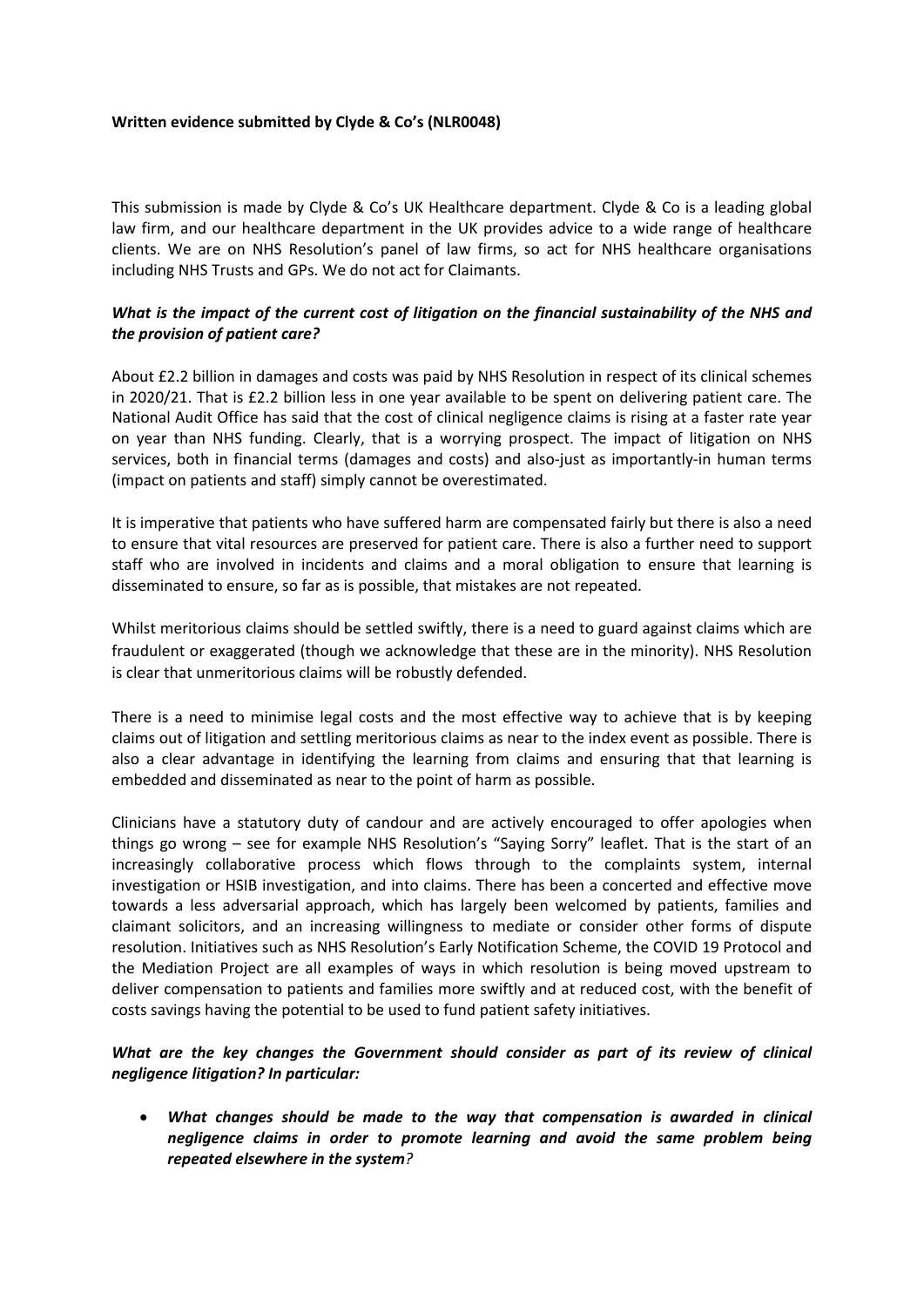NHS Resolution recognises the importance of Learning from Claims both on a micro and macro scale. It has a unique set of data from claims which it harnesses to drive the patient safety agenda. Safety & Learning is now a key element of its services - supporting the NHS to better understand and learn from claims, concerns and disputes; to target safety activity while sharing learning across the NHS.

In connection with this there is a recognition that if lessons are to be learned, there needs to be a move towards a blame free environment where clinicians feel supported and able to engage in the debate about what went wrong and how best to avoid a recurrence. We query the extent to which clinicians "on the ground" receive detailed feedback from Trust legal departments, particularly in respect of the expert evidence received during the claims process and suggest that more work could be done to ensure that direct feedback is given, as soon as possible, within a supportive learning environment.

In primary care, learning from claims is a challenge given that GP practices are numerous and widely dispersed across the country. NHS Resolution is already analysing data from GP claims showing trends in types of claims e.g. mis-prescribing and missed cancer cases. It is imperative that this is disseminated to GP practices, which could be achieved via Local Medical Committees with practices incentivised to attend regular CPD meetings to learn from claims and to actively address common failings. Incentivisation schemes referable to primary care funding may encourage a reduction in repetition of errors and an appetite for continued learning from claims.

We also consider regulators such as the GMC and NMC should continue to encourage clinicians to make early admissions when mistakes have been made, so as to demonstrate insight, and to encourage early remediation and learning from errors which may avoid the requirement for a full fitness to practise hearing.

We consider that local learning is key. It is imperative for investigations to be concluded swiftly, resolution delivered as soon as possible post incident, and learning to be fed back and changes implemented at the earliest opportunity. This further supports the drive towards early, pre action settlements as opposed to resolution occurring some years down the line when the learning and feedback may be perceived to be less relevant to current practice.

Mediations have increased significantly since the launch of NHS Resolution's mediation scheme, and the focus is firmly on pre litigation mediation/ADR at the earliest possible opportunity.

59% of NHS Resolution's CNST payments relate to maternity claims. NHS Resolution's Early Notification Scheme is proving a great success in investigating/resolving maternity incidents at an early stage (even before a legal claim has been intimated) and promoting vital learning much nearer to the event.

In short, we think things are going in the right direction but more needs to be done to encourage earlier resolution – see below.

## *How can clinical negligence processes be simplified so that patients can receive redress more quickly?*

Often patients will make a claim, not because they seek compensation, but because they see it as the only way to obtain an explanation about what has happened to them and what will be done to prevent a recurrence. Patients often make a complaint before they make a claim, and only elect to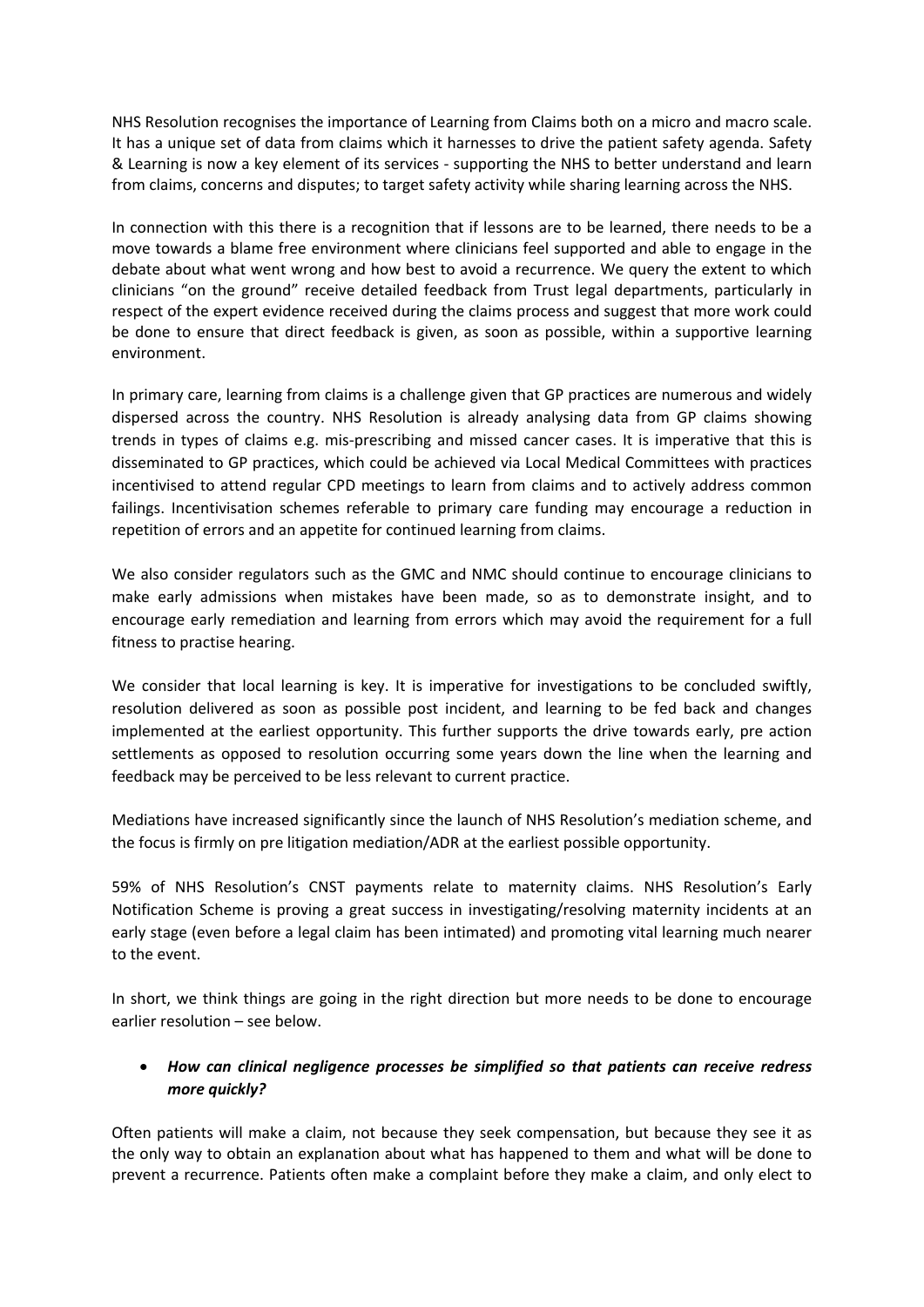then proceed with a claim due to dissatisfaction with the response they have received to their complaint or the way the complaint has been handled. A focus on robust complaints management at local level could mean that patients receive the answers they seek more quickly without needing to resort to litigation. Often, the problem with the complaints system is that complaints are handled by very junior staff and responses can be delayed, inaccurate and may fail to address the patient's concerns or demonstrate (where appropriate) that learning has been disseminated and embedded within the organisation.

One option to ensure that patients receive financial redress more quickly might be to allow payments of up to £10,000 to be made at a local level. Acceptance would not prevent a patient bringing a claim, but any payment made would be deducted from any damages subsequently agreed or awarded. It may be that a significant number of modestly valued claims could be resolved locally without any legal costs being incurred.

If a claim does ensue, the Pre-Action Protocol should include a preliminary requirement for patients to have exhausted Trusts/GP Practices' complaints handling protocols before a Letter of Notification is issued. This should include early meetings with patients and their families with apologies where appropriate at an early stage to reduce the number of claims even entering the Pre-Action Protocol stage.

Under the Pre-Action Protocol, claimants' solicitors are encouraged to serve Letters of Notification when they are confident that a claim will ensue but prior to them being in a position to serve a formal Letter of Claim with detailed allegations of negligence. NHS Resolution will commence investigations following service of a Letter of Notification and this provides an opportunity to identify cases where early admissions are appropriate and legal costs of can be minimised. Learning can be identified and fed back at that early stage. A greater willingness to provide Letters of Notification, rather than serving a Letter of Claim at the outset would enable earlier investigation and, in appropriate cases, earlier resolution.

Exchange of expert evidence prior to the issue of court proceedings could be introduced into the Pre-Action Protocol to encourage resolution before claims are formally issued.

Trusts are encouraged to notify NHS Resolution of incidents which may lead to high value claims before a claim has been intimated so that investigations can be undertaken at that early stage. We suggest that earlier notification by Trusts of a broader range of potential claims would assist in streamlining the process.

The majority of claims are now settled prior to the issue of court proceedings or, where the claim is in proceedings, by some form of ADR. We suggest that where liability has been denied in Pre-Action protocol correspondence, there should be a requirement for a pre litigation meeting before proceedings are issued with an outcome report to be sent to court with the claim form and supporting documents. A mandatory pre action settlement meeting is likely to reduce still further the number of cases which proceed to litigation and help increase the amount of early and swift settlements for patients.

### *How can collaboration between legal advisors be strengthened to encourage early and constructive engagement between parties?*

The Pre-Action protocol generally works well and there is a significant and growing degree of collaboration between Claimant and Defendant communities, as evidenced by the COVID19 and Mediation Protocols. Extension of the current pre-action protocol to formalise steps which would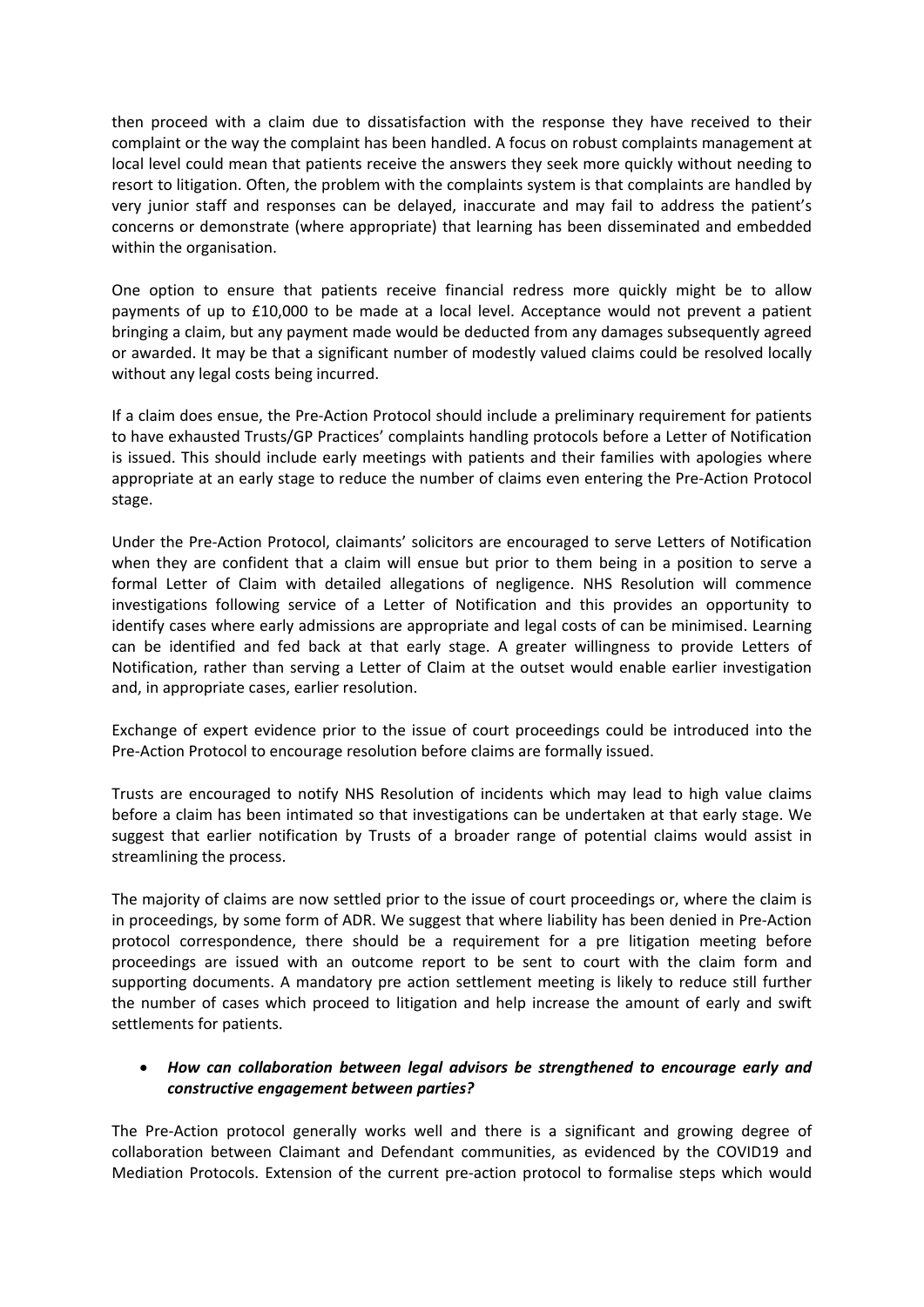aim to foster greater collaboration and engagement, without recourse to proceedings, would assist. As above, this could include the requirement for a pre litigation meeting and/or provision for early without prejudice exchange of liability evidence.

NHS Resolution has a panel of highly experienced law firms, and increasingly, those who advise Claimants are highly experienced, specialist law firms. In our view, claims are much more likely to reach an early conclusion if both sides are experienced and adopt a collaborative and co-operative approach. For example, many Claimant and Defendant firms, including ourselves, have arranged settlement meetings where a large number of cases being dealt with by 2 firms are discussed over the course of the day with a view to settling as many as possible during the one meeting. This initiative has proved very successful and similar resolution forums should be encouraged with the aim of covering a broader range of claims.

We also consider there is scope for a Clinical Negligence working party consisting of representatives from Claimant and Defendant law firms to increase this collaboration, meeting quarterly to discuss issues arising and developing and further refining protocols to reflect best practice.

# *What role could an expanded Early Notification scheme play in improving transparency and efficiency system-wide?*

The Early Notification scheme is not enforceable, and it is a matter of voluntary participation. We do not advocate making it mandatory. However, its ethos should be encouraged – behaviours to ensure patients, claimants, and their families obtain settlement as early as possible and at a stage when learning from the claim is still relevant. Earlier, at point of incident learning is the key issue and contributes hugely to the ability to have constructive discussions with and feedback to Trusts in real time rather than there being a significant time lag.

 *The Government has reiterated its intention to extend fixed recoverable costs, which limit the amount that can be paid out to meet legal costs, to clinical negligence cases with settlements of less than £25,000. At what level should these fixed recoverable costs be set, and are there any circumstances in which they should not apply to low value clinical negligence cases?*

We are strongly supportive of a fixed recoverable costs regime as the current system is out of step with the remainder of the market. We think this regime should apply to the vast majority of cases which settle for up to £25,000, and indeed, there may be scope in due course to extend the scheme so that it applies to settlements at a higher level than that. Specific provision could be made for enhanced costs in appropriate cases, for example those requiring judicial approval of settlements or where Claimants do not have the requisite capacity to litigate.

## *To what extent does the adversarial nature of the current clinical negligence system create a "blame culture" which affects medical advice and decision making?*

With the introduction of the duty of candour legislation, requiring clinicians to be open and honest with patients and provide them with explanations when treatment does not go as expected, there has been a shift in the way clinicians approach patient safety incidents and the patients involved in them. Whilst the adversarial nature of litigation does mean that clinicians are at times individually criticised, much of the concern about "blame culture" and its potential effect can be mitigated by providing clinicians with training and guidance on how to approach patients when something goes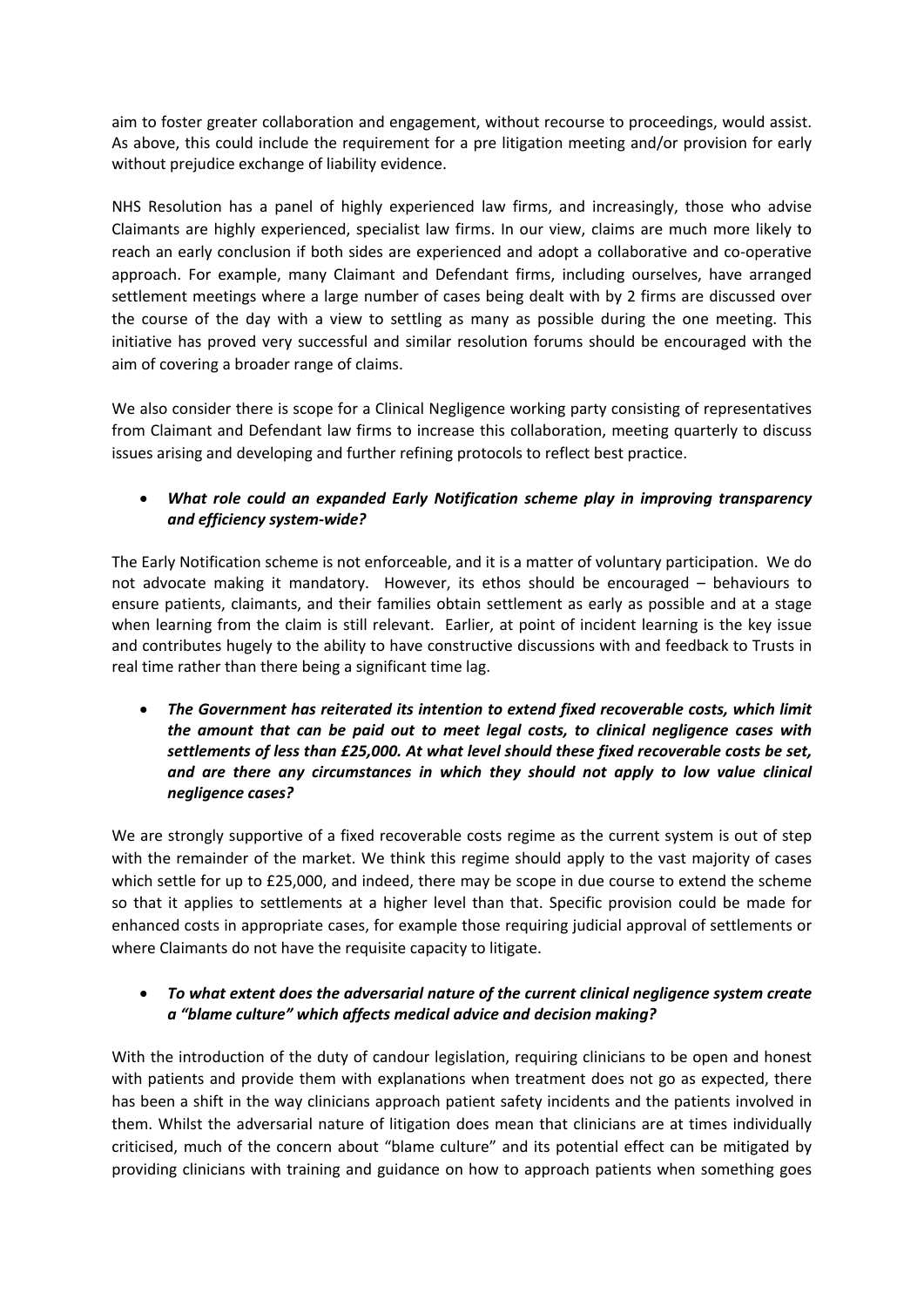wrong, including how to maintain good relationships (which is largely contingent on effective communication skills). Training to Trusts and GP Practices in "saying sorry" at the early complaints stage may help alleviate a blame culture and prevent defensive practice. This is important in primary care where the doctor-patient relationship is likely to continue after the complaint/claim has resolved.

It should be made clear to clinicians that in providing apologies and explanations, they do not need to fear the potential for a claim being made. Initiatives introduced by NHS Resolution (e.g. Being Open; Saying Sorry) have positively reinforced this message. The key issue is to ensure that clinicians are educated about the claims process and given reassurance around being involved in a claim. This can be done by ensuring all clinicians receive training on the claims process (and any disciplinary/regulatory issues arising), what a claim means for them professionally and personally, how they will be supported and how to best approach the claims process from the outset. We find that often clinicians lack this key knowledge and it is this fear of the unknown and lack of understanding which causes them the greatest stress and concern. Simple but effective measures could be implemented to alleviate this.

## *How important is it that any clinical negligence system encourages lesson learning and commitment to change as the result of any action?*

We consider this to be vital from both a financial and moral perspective.

### *What legislative changes would be required to support these changes?*

Work has already been carried out to address the challenge of the rising cost of clinical negligence in response to the recommendations of the National Audit Office report and subsequent Public Accounts Committee findings in 2017.

Patients who have been negligently harmed must be compensated. The current law (S2(4) of the 1948 Law Reform Act) requires the NHS to provide funds for private as opposed to NHS care. We consider its repeal is long overdue. This could result in significant costs savings and funds that could be kept within the NHS for the benefit of all patients**.**

Similarly, we consider the Discount Rate calculation mechanism needs to be reconsidered to reflect the reality of how damages are invested. The current negative discount rate in our view does not reflect the real world, is effectively overcompensating Claimants, and has hugely increased the financial burden on the NHS.

The NHS could purchase care packages from public providers on the basis that the same level of care should be available to everyone with the same injury or disability. Funds would not be diverted away from NHS services and could be used to improve health and care services.

Changes could also be implemented to prevent Claimants from claiming the cost of private education except in exceptional circumstances.

When organisations (e.g. GIRFT) are trying to influence the patient safety environment, there is currently no mechanism for implementation of their recommendations. Some formal recognition of best practice and implementation of the same would help.